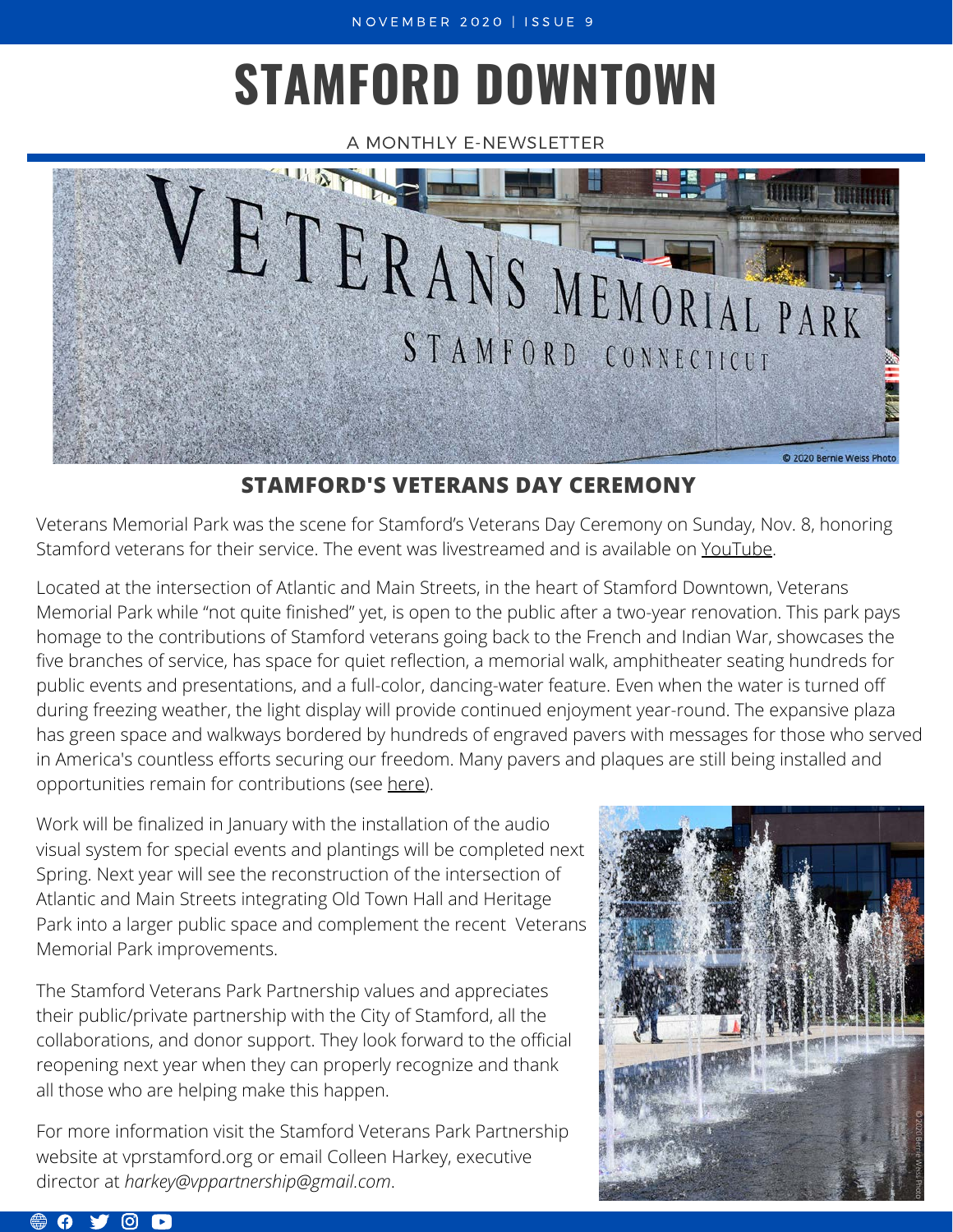

Winfield Street Coffee (96 Broad St.)

## **HAT'S OFF TO WINFIELD STREET COFFEE GIVING BACK PROGRAM**

Recognizing that the pandemic has brought hardship to not only to the nation but to our local communities, the team at Winfield Street Coffee has started a "Giving Back" program during their reopening this summer. With all the seven Connecticut and New York Winfield Street Coffee locations participating, Winfield will donate 10,000 meals by year's end to help households struggling through the economic hardship caused by the pandemic. For every guest check of \$20.00 or higher, Winfield donates one \$5.77 meal to a household impacted by COVID-19. To date, 4,819 meals have been donated, benefiting 294 families!

Winfield is located in the heart of Downtown within the Ferguson Library at 96 Broad Street, so it is easy to stop in and contribute. Breno Donatti, local owner and Downtown resident is responsible for bringing the "Giving Back" program to life. He explains, "Part of the core of the company I founded is to establish ourselves in the community and provide value to the residents. We cannot just be a spectator and go about our business as usual. In the current 2020 scenario, the people affected by COVID go beyond the ones in the hospital, but all of those who lost jobs, assist and loved ones. We decided to leverage the resources we have by not only donating meals, but many of our vendors, local corporations and customers felt compelled to donate as well."

For more information, visit [winfieldcoffee.com](http://www.winfieldcoffee.com/) now.



## **WELCOME THE [WHALE TEA](https://www.instagram.com/thewhaleteastamford/) TO STAMFORD DOWNTOWN!**



STOP BY (1 BANK STREET) FOR SPECIALITY BUBBLE TEA, FRESH FRUIT TEA AND MANY OTHER TRADITIONAL MILK TEAS